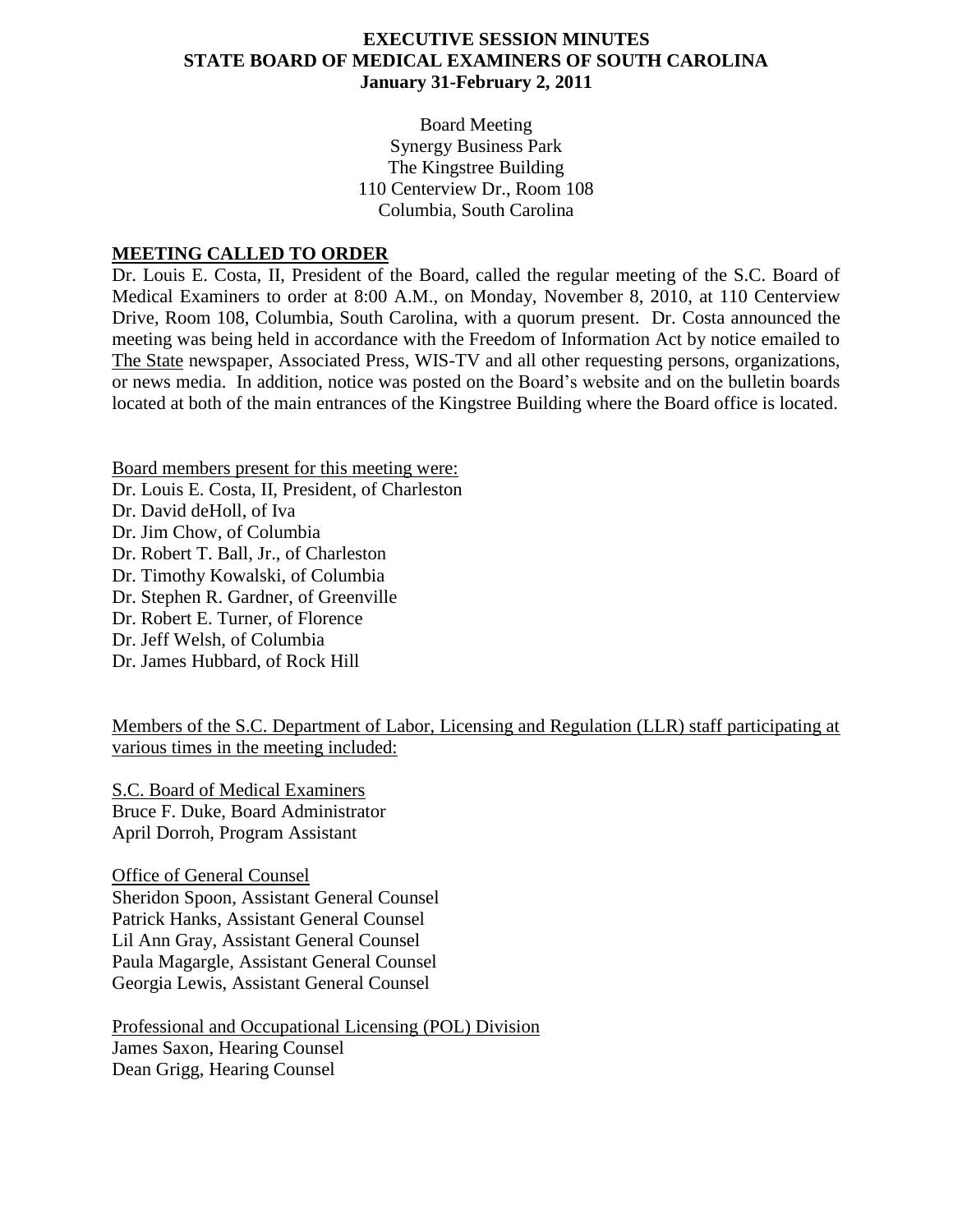## **REVIEW/APPROVAL OF AGENDA**

An agenda for this meeting was reviewed and approved.

### **REVIEW/APPROVAL OF MINUTES FROM NOVEMBER 2010 BOARD MEETING:**

\_\_\_\_\_\_\_\_\_\_\_\_\_\_\_\_\_\_\_\_\_\_\_\_\_\_\_\_\_\_\_\_\_\_\_\_\_\_\_\_\_\_\_\_\_\_\_\_\_\_\_\_\_\_\_\_\_\_\_\_\_\_\_\_\_\_\_\_\_\_\_\_\_

After considering recommendations, additions, deletions and corrections, a motion was made to approve the minutes by Dr. Welsh. Dr. deHoll seconded the motion and the minutes were unanimously passed.

### **BOARD ORDERS ON WEBSITE**

Dr. Costa led a discussion on the length of time public Board orders should remain on the website. After a lengthy discussion the Board agreed on the general principle of developing a policy that would keep an order on the Board's Disciplinary website until the respondent had met all terms and conditions and been released from the order by the Board. To facilitate this happening the Board asked staff to inform the Board at its next meeting as to how the technical aspects of the orders worked as they appeared on the Board's Disciplinary website and its relation to the Board's Licensee Lookup website. The Board also asked staff to inquire of the Federation of State Medical Boards as to other states' policies regarding this issue.

## **TERMINATION OF PATIENT-PHYSICIAN RELATIONSHIP**

Dr. deHoll introduced a discussion relevant to the Board developing a policy about proper procedures for termination of a patient-physician relationship. The Board determined that the policy should focus on criteria that facilitated the continuing care and safety of patients. After a lengthy discussion Dr. Ball moved to accept the proposed policy. Dr. Kowalski seconded the motion and the Board unanimously passed the following policy (see attached).

## **PRACTICE OF ACUPUNCTURE BY LICENSED PHYSICIAN**

Dr. Costa proposed a policy that would allow licensed physicians to practice acupuncture as part of their medical practice provided the physician could demonstrate he or she is competent to do so. After a lengthy discussion the Board approved the following policy (see attached).

## **TELE-INTERVIEW FOR APPLICANTS**

Dr. deHoll introduced the subject of tele-interviewing applicants for licensure, specifically those physicians providing tele-technical consultative services. The Board discussed many different aspects of this process, including which specialties were eligible, distance requirements, and the possibility of administering a written test.

## **EPIDEMIOLOGIC TREATMENT OF SEXUALLY TRANSMITTED DISEASE INCLUDING EXPEDITED PARTNER THERAPY**

Margaret Villers, MD, a gynecologist practicing at the Medical University of South Carolina appeared along with counsel, Aaron Kozloski and requested the Board to consider adopting a policy about Expedited Partner Therapy, specifically as it related to sexually transmitted diseases (STDs).

Dr. Villers indicated the Center for Disease Control (CDC) had adopted a policy regarding this issue. She also presented data to the Board regarding the number of specific cases of STDs in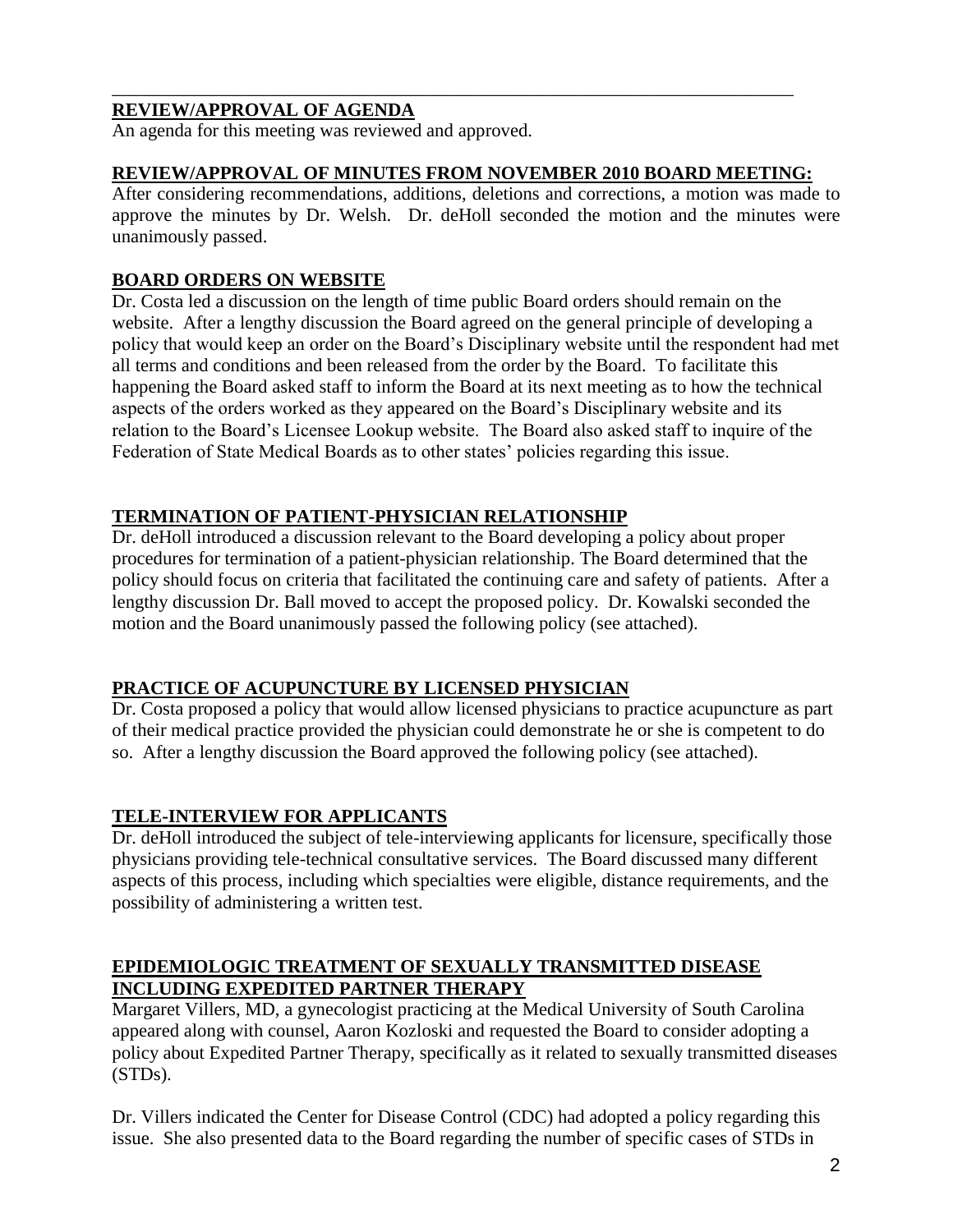South Carolina and then took questions from the Board. After discussion Dr. Kowalski moved to defer action on a policy until Dr. Ball could interact with Dr. Villers and Mr. Kozloski to formulate a succinct policy. Dr. Turner seconded the motion and the Board unanimously approved.

\_\_\_\_\_\_\_\_\_\_\_\_\_\_\_\_\_\_\_\_\_\_\_\_\_\_\_\_\_\_\_\_\_\_\_\_\_\_\_\_\_\_\_\_\_\_\_\_\_\_\_\_\_\_\_\_\_\_\_\_\_\_\_\_\_\_\_\_\_\_\_\_\_

The Board considered a revised policy of a previously passed Board policy (Post Exposure Prophylaxis) that would include Expedited Partner Therapy. A motion was made by Dr. Kowalski to accept the proposed policy contingent upon approval from the South Carolina Department of Health and Environmental Control (DHEC). Dr. Ball seconded and the Board unanimously approved with the aforementioned contingency adoption of the following motion (see attached).

## **Ruth S Conner, PhD, RN, FNP-BC Requesting exemption to the 45 mile requirement for physician supervision**

**A motion was made by Dr. Ball to approve the request for exemption to the 45 mile requirement for physician supervision contingent upon Dr. Costa meeting with the supervisor Ann Rodden, D.O. with the understanding that she will visit the facility at least on one occasion.**

**Motion was seconded by Dr. Welsh Motion carries**

## **FINAL ORDER HEARINGS**

**A motion was made and passed for the Board to go into Executive Session to conduct Final Order Hearings.** Each hearing was held in Executive Session, and a transcript of each hearing, as well as the Board's Final Order, are on file at the Board Office. After testimony for each case, the Board entered a private deliberative session. No votes were made or actions taken while the Board was in Executive Session. **A motion was made and passed to return to Public Session and the Board voted on the following sanctions after each Final Order Hearing:**

**Renee Michelle Celso, M.D. 2009 – 176 Final Order Hearing**

**A motion was made by Dr. Welsh as follows:**

- **Accept Memorandum of Agreement**
- **Public reprimand**
- **Pay investigative costs of \$985.00**
- **Continued enrollment with Recovery Professional Program**

**Motion was seconded by Dr. Kowalski Motion carries**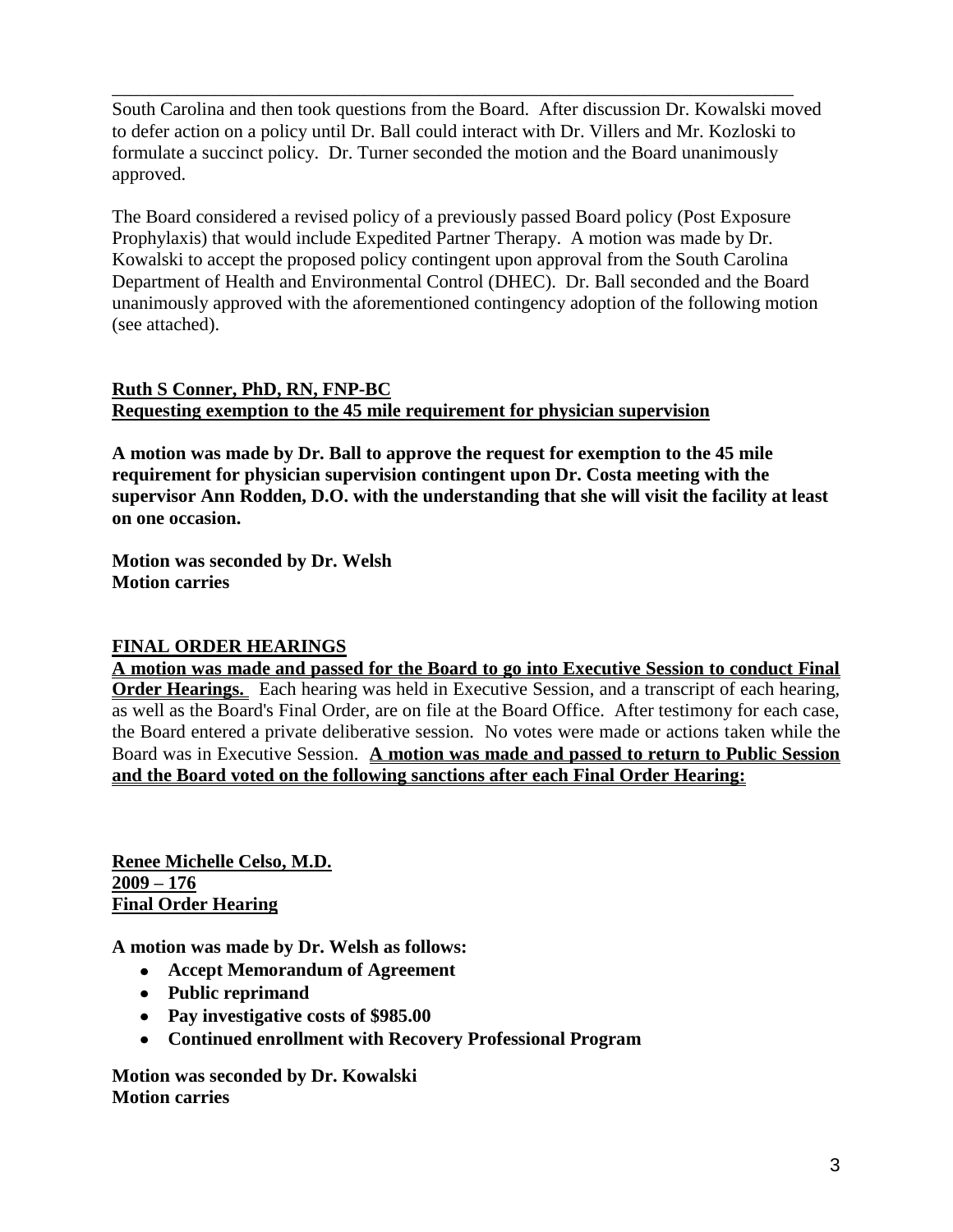### **OGC-OIE REPORTS**

Mr. Hanks from the Office of General Counsel, along with Mr. Dorman and Mr. Faglie from the Office of Investigations and Enforcement presented recommendations from the Investigative Review Committee.

\_\_\_\_\_\_\_\_\_\_\_\_\_\_\_\_\_\_\_\_\_\_\_\_\_\_\_\_\_\_\_\_\_\_\_\_\_\_\_\_\_\_\_\_\_\_\_\_\_\_\_\_\_\_\_\_\_\_\_\_\_\_\_\_\_\_\_\_\_\_\_\_\_

### **Recommendation from IRC for Dismissal**

**Cases 1-11**

**Dr. Turner moved to accept and Dr. Ball seconded the motion All in Favor Motion Carries**

**Recommendation from IRC for Formal Complaint**

**Case 12**

**Dr. Gardner moved to accept and Dr. Ball seconded the motion All in Favor Motion Carries Recommendation from IRC for Letters of Caution**

**Cases 13-20, except case 18 was dismissed, case 19 a prescribing course was recommended, and case 20 the Board asked that all licensees licensed by the agency receive letters of caution.**

**Dr. Ball moved to accept and Dr. Gardner seconded the motion All in favor Motion Carries**

**ADJOURN**

**BOARD ADJOURNS AT 6:35 PM**

#### **BOARD RECONVENED AT 8:30 AM, TUESDAY, February 1, 2011**

**Burton Mark, M.D. Applicant for Licensure**

**Dr. Kowalski made a motion to allow applicant to pursue licensure in this state. Dr. Welsh seconded the motion Motion carries**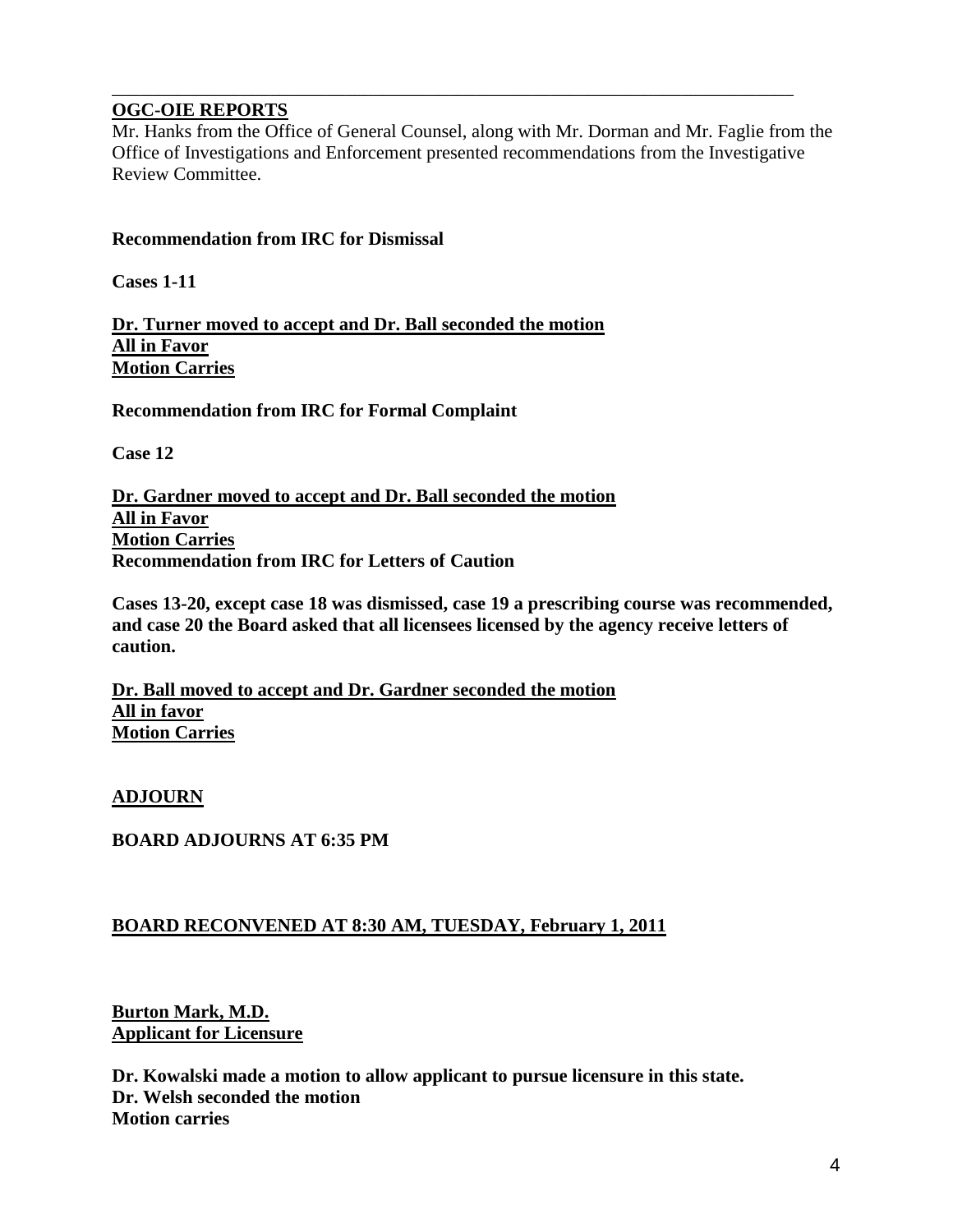## **PHYSICIAN ASSISTANTS ADVISORY COMMITTEE RECOMMENDATIONS**

\_\_\_\_\_\_\_\_\_\_\_\_\_\_\_\_\_\_\_\_\_\_\_\_\_\_\_\_\_\_\_\_\_\_\_\_\_\_\_\_\_\_\_\_\_\_\_\_\_\_\_\_\_\_\_\_\_\_\_\_\_\_\_\_\_\_\_\_\_\_\_\_\_

Dr. Gardner presented recommendations from the January 2011 Physician Assistants Advisory Committee' meeting for the Board's review. Dr. Costa moved and Dr. deHoll seconded the motion to approve the recommendations. The Board unanimously approved the following recommendations (see attached).

**Edwin Martinez De Andino, M.D. 2009 - 181 Final Order Hearing**

**A motion was made by Dr. Turner as follows:**

- **Accept Memorandum of Agreement**
- **Public Reprimand**
- **Pay investigative costs of \$941.00**
- **Pay fine of \$2,000.00**
- **Follow the recommendation of Dr. Frierson to engage with a Board approved counselor with periodic, every six months, report to the Board for a period of not less than two years**

**Motion seconded by Dr. Gardner Dr. Hubbard dissented Motion carries**

#### **ADJOURN**

#### **THE BOARD ADJOURNED AT 5:20 PM.**

## **BOARD RECONVENED ON WEDNESDAY, FEBRUARY 2, AT 8:30 AM**

## **Michael William, M.D. Applicant for Licensure**

**Dr. deHoll made a motion to allow applicant to pursue licensure in this state. Dr. Turner seconded the motion Motion carries**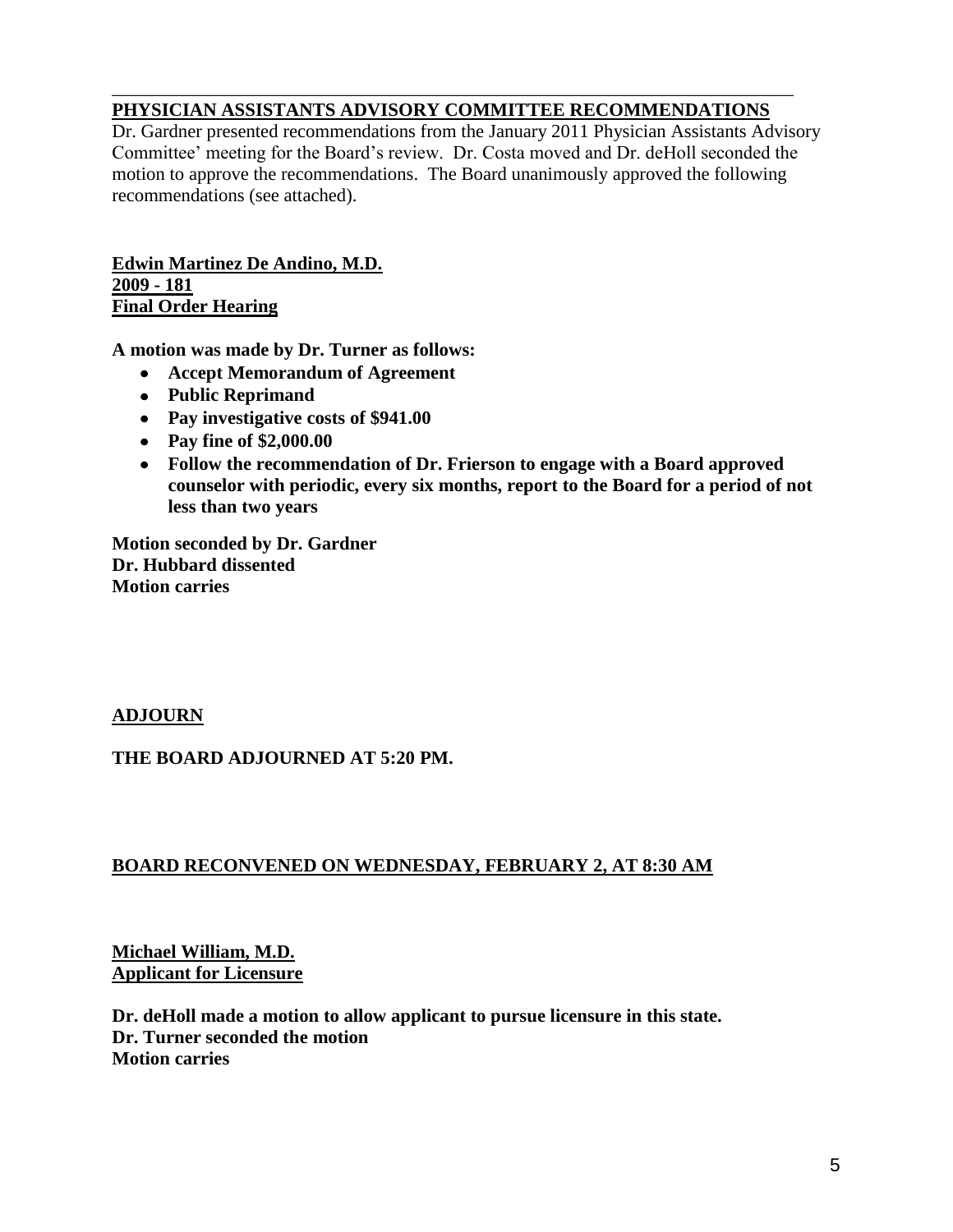### **Kevin Ammar, M.D. Applicant for Licensure**

**Dr. Gardner made a motion to allow applicant to pursue licensure in this state Dr. Kowalski seconded the motion Motion carries**

\_\_\_\_\_\_\_\_\_\_\_\_\_\_\_\_\_\_\_\_\_\_\_\_\_\_\_\_\_\_\_\_\_\_\_\_\_\_\_\_\_\_\_\_\_\_\_\_\_\_\_\_\_\_\_\_\_\_\_\_\_\_\_\_\_\_\_\_\_\_\_\_\_

**James Ingaglio, M.D. Applicant for Licensure**

**Dr. Costa made a motion to allow applicant to pursue licensure in this state Dr. deHoll seconded the motion Motion carries**

**M Carola Zalles, M.D. Applicant for Licensure**

**Dr. Welsh made a motion to allow applicant to pursue licensure in this state Dr. Kowalski seconded the motion Motion carries**

**Carol Ray Young, M.D. Request to be released from Applicant Agreement**

**Dr. Gardner made a motion to remove restrictions on his license Dr. Ball seconded the motion Motion carries**

**Leon Hunt Jr., M.D. Applicant for Licensure**

**Dr. deHoll made a motion to allow applicant to pursue licensure in this state Dr. Ball seconded the motion Motion carries**

**Wendy Walker, CNM, MSN Requesting exemption to the 45 mile requirement for Physician Supervision**

**A Motion was made by Dr. Gardner as follows:**

- **Approval of exemption to the 45 mile requirement for physician supervision**
- **Applicants practice shall be strictly limited to the existing protocols at Carolina Water Birth located eighty nine miles from the supervising physician**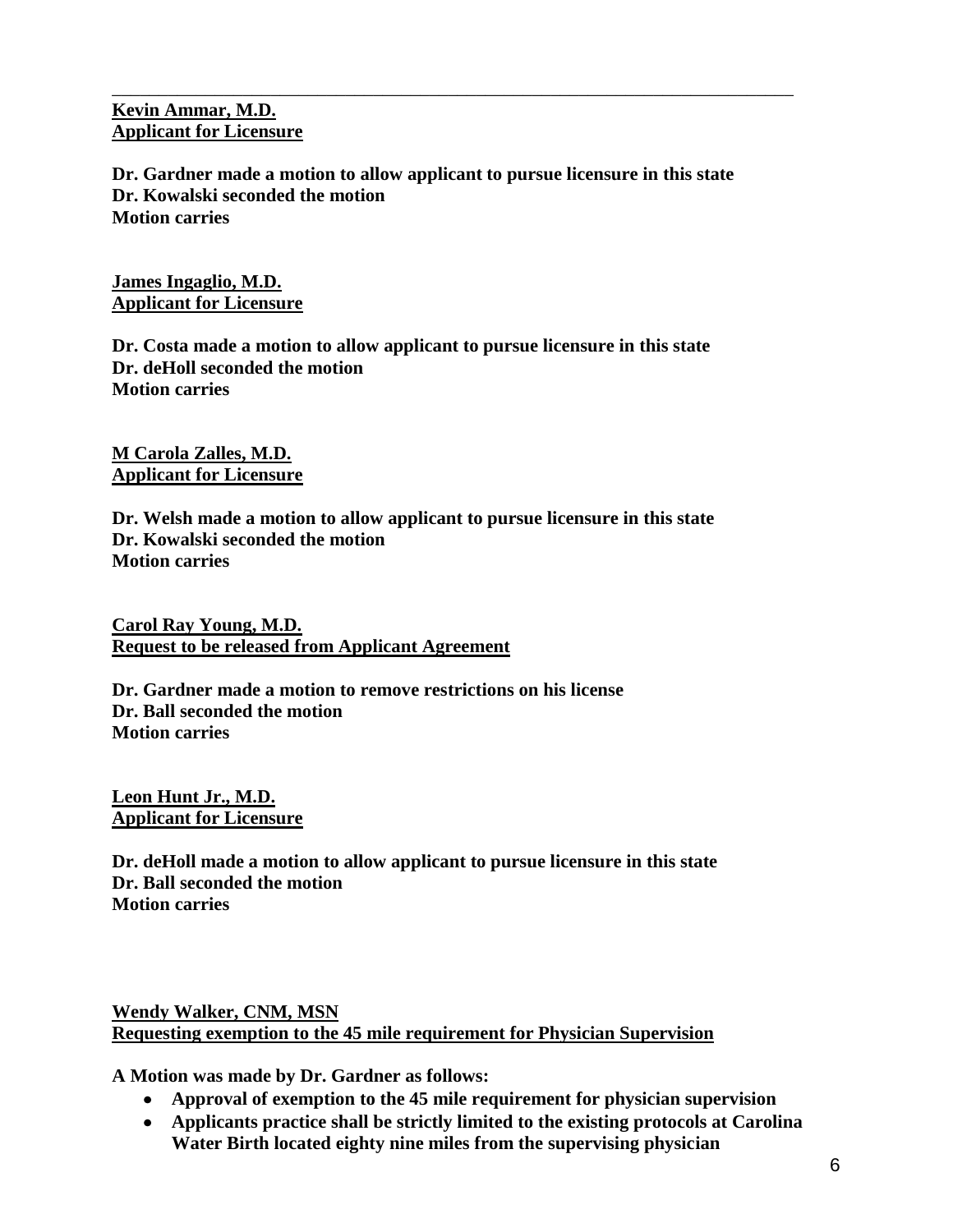**Applicant must provide documentation acceptable to the Board of an emergency protocol addressing referral and transfer of high-risk infants and others to an appropriate facility to ensure patient safety and continuity of care**

\_\_\_\_\_\_\_\_\_\_\_\_\_\_\_\_\_\_\_\_\_\_\_\_\_\_\_\_\_\_\_\_\_\_\_\_\_\_\_\_\_\_\_\_\_\_\_\_\_\_\_\_\_\_\_\_\_\_\_\_\_\_\_\_\_\_\_\_\_\_\_\_\_

**Applicant shall cooperate with the Board, its attorneys, investigators, and other representatives in the investigation of Applicant's practice and compliance with the provisions of the agreement**

**Dr. deHoll seconded the motion Motion carries**

# **MEDICAL DISCIPLINARY COMMISSION APPOINTEES**

Mr. Duke asked the Board to submit names for the Governor's consideration for the vacant laypersons on the Commission. He reminded the Board that the people serving had to have a bachelor's degree and could not be in the immediate family of a person who was employed in the medical field.

# **PATHOLOGY SERVICES**

Dr. Welsh, chairman of the ad hoc Pathology services committee gave a report to the Board about this issue. Dr. Welsh reminded the Board of the issues pertaining to this subject, i.e., fee splitting between referring physicians and pathologists. He told the Board, after conferring with various people including pathologists, attorneys, LLR staff, and other Board members that he believes this issue was basically a legal one and that the Board should request an opinion from the State's Attorney General's Office to aid the Board in its deliberation about this subject. After a lengthy discussion the Board unanimously approved to request an opinion from the State's Attorney General.

## **PHYSICIAN ASSISTANT ISSUES**

Dr. Gardner presented four separate issues presented to the Advisory Committee pertaining to physician assistants for the Boards consideration.

• Interpretation of what constitutes supervision of 2 physician assistants by the supervising physician.

• The interview process for physician assistants and their supervising physician when the PA is changing their supervising physician.

• The Board's position on allowing physician assistants to have authority to write prescriptions for class two narcotics.

• The idea of having general scope of practices for the various medical specialties for the physician assistant population.

After discussion the Board agreed to the following:

• A physician could only supervise two physician assistants.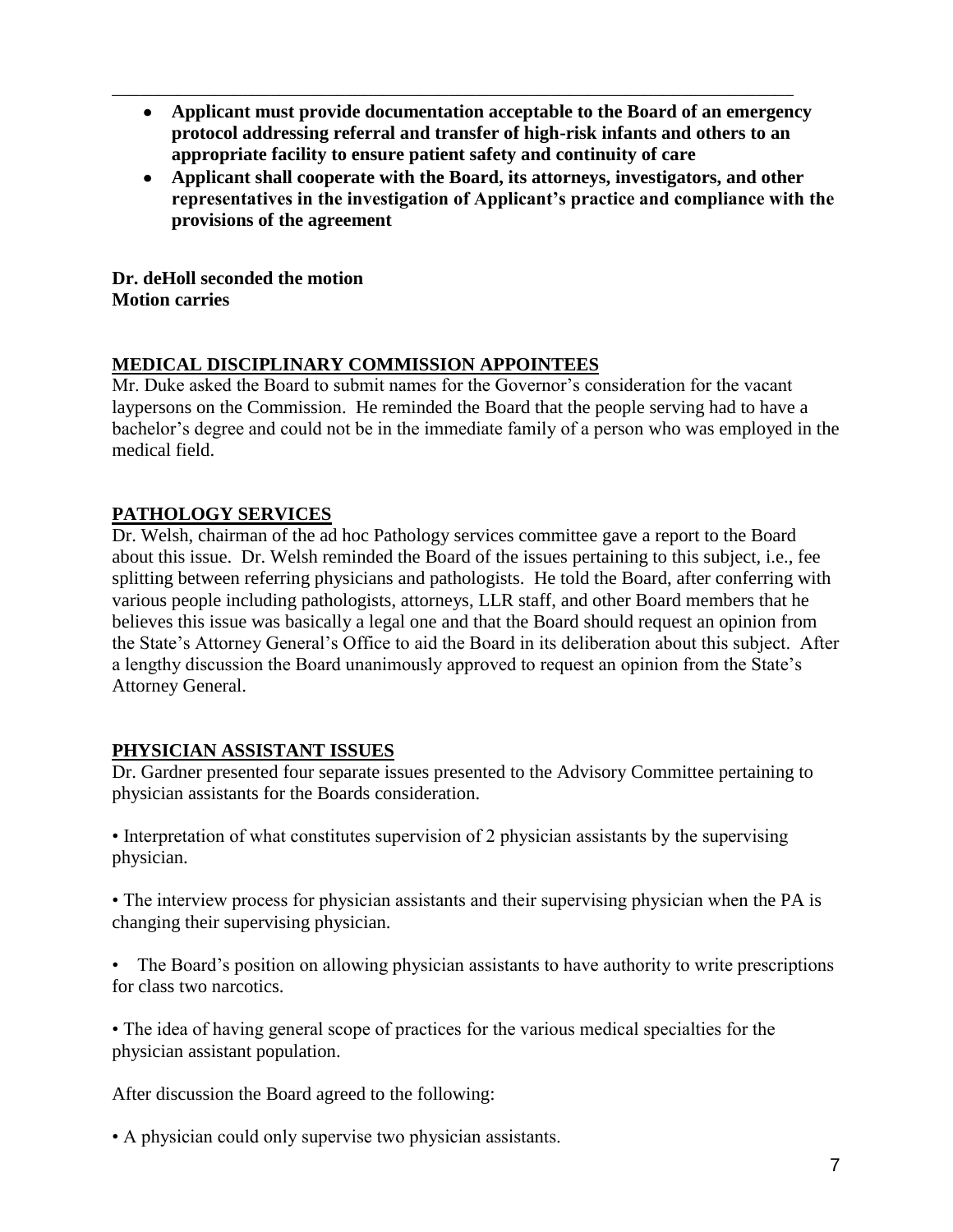\_\_\_\_\_\_\_\_\_\_\_\_\_\_\_\_\_\_\_\_\_\_\_\_\_\_\_\_\_\_\_\_\_\_\_\_\_\_\_\_\_\_\_\_\_\_\_\_\_\_\_\_\_\_\_\_\_\_\_\_\_\_\_\_\_\_\_\_\_\_\_\_\_ • a physician assistant only had to interview once if after a change in supervising physicians the new supervising physician had previously supervised PA's.

• Agreed to allow the State Physician Assistant Association to submit these scopes for Board review.

# **RESPIRATORY CARE ADVISORY COMMITTEE RECOMMENDATIONS**

Mr. Duke presented the recommendations from the Respiratory Advisory Committee's January 2011 meeting. Dr. Kowalski moved to accept the recommendations. Dr. deHoll seconded the motion and the Board unanimously approved the recommendations. See below.

# **Respiratory Care Committee Meeting Recommendations**

Held January 21, 2011 at LLR 110 Centerview Drive Columbia, SC 29210 at 10:00 A.M.

The committee members participating were as follows: Patricia Blakely, RCP of Elgin; Dr. Timothy Whelan of Charleston; Dr. Catherine Chang of Greenville; Debra Polson, RCP of Wallace; Cindy Farmer, RCP of Easley, and Joanne Sandefur, RCP, of Charleston. Staff participating was Bruce Duke, Administrator; Sheridon Spoon, Legal Counsel; April Dorroh, Program Assistant; Ieshia Watson, Administrative Assistant.

The meeting was called to order at 10:00 am with a quorum of committee members. Committee members were distributed an agenda and minutes from the September 17, 2010 meeting prior to this meeting. It was noticed that LLR announced the meeting through all the proper channels.

---

Minutes from September 17, 2010 were approved as written without concern.

---

Applicant Appearance:

Shellie Tyrrell appeared before the Committee to explain "yes" answers on her application. After further discussion the committee did not approve or deny her temporary licensure.

The committee requested applicant to provide committee a copy of her HR file from Carolinas Specialty Hospital where she was terminated to show proof of her termination and causes. The committee also wants two letters of reference and recommendations from her current direct supervisor and Branch Manager.

---

Other Discussion Points:

**Robin G Fornari** made a request for exemption from policy on RCP licensure reinstatement. After discussion the committee decided they are making no exemption for policy 40-47-590 and the request was denied.

Applicants with "yes" answers on application: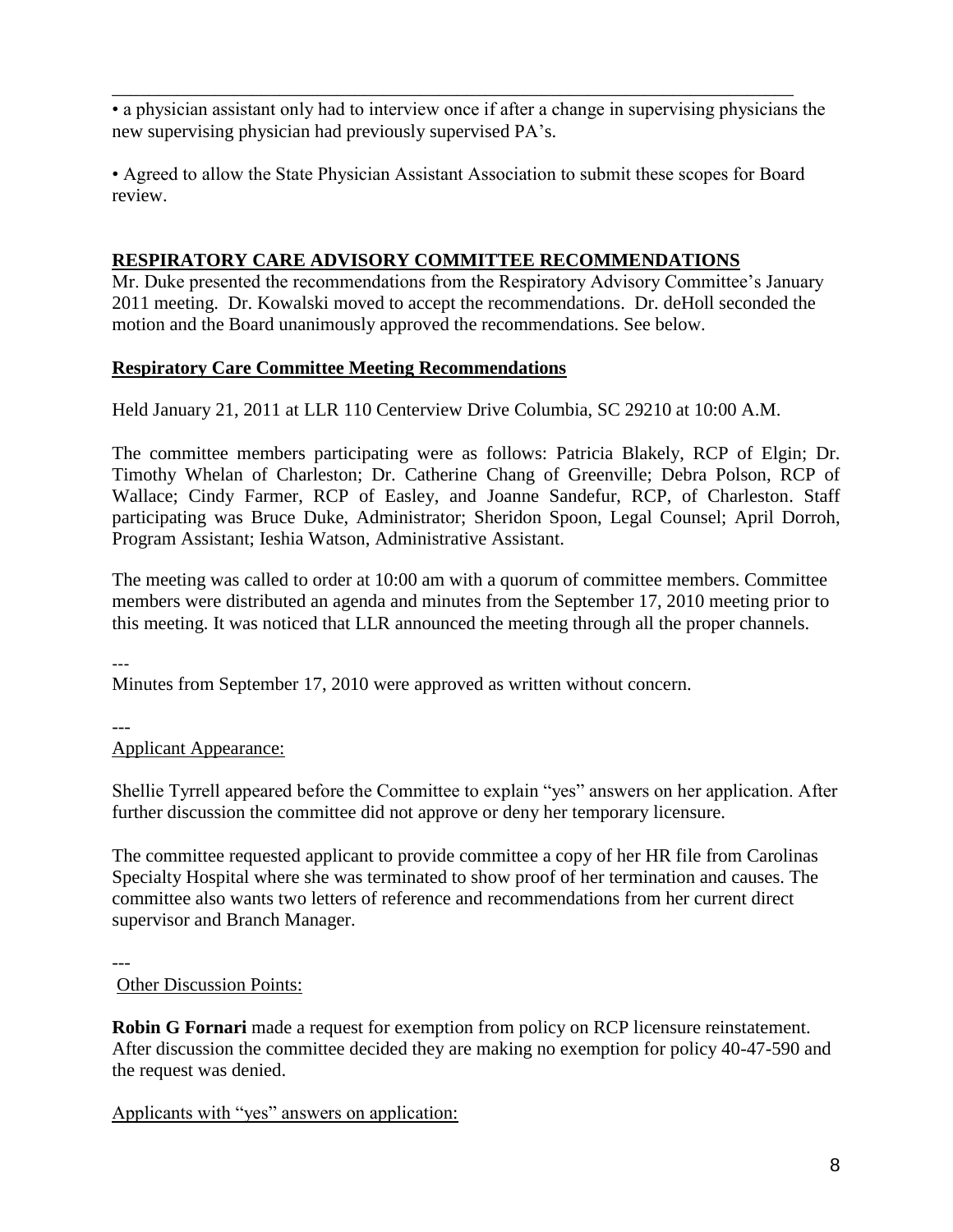1. **Lora Andes –** answered "yes" on the application to question #10: "Have you ever discontinued practicing as a Respiratory Care Practitioner for any reason for one month or more?"

\_\_\_\_\_\_\_\_\_\_\_\_\_\_\_\_\_\_\_\_\_\_\_\_\_\_\_\_\_\_\_\_\_\_\_\_\_\_\_\_\_\_\_\_\_\_\_\_\_\_\_\_\_\_\_\_\_\_\_\_\_\_\_\_\_\_\_\_\_\_\_\_\_

After discussion the committee denied the application and is requesting more information as to why she hasn't work for 11 years. The committee agreed that this can be reviewed by Bruce Duke, Administrator and with his approval she can be licensed.

2. **Audrey Bell** - answered "yes" on the application to question #10: "Have you ever discontinued practicing as a Respiratory Care Practitioner for any reason for one month or more?"

After discussion the applicant was approved for licensure.

3. **Hillary Burchfield** – answered "yes" on the application to question #10: "Have you ever discontinued practicing as a Respiratory Care Practitioner for any reason for one month or more?"

After discussion the applicant was approved for licensure.

4. **Kristi Chapman** – answered "yes" on the application to question #11: "Have you ever been arrested, indicted, or convicted, pled guilty, or pled nolo contendere for violation of any federal, state, or local law (other than a minor traffic violation)?"

After discussion the applicant was approved for licensure.

5. **Shaun Conry** - answered "yes" on the application to question #11: "Have you ever been arrested, indicted, or convicted, pled guilty, or pled nolo contendere for violation of any federal, state, or local law (other than a minor traffic violation)?"

After discussion the applicant was approved for licensure.

6. **Jillian Dillon** - answered "yes" on the application to question #11: "Have you ever been arrested, indicted, or convicted, pled guilty, or pled nolo contendere for violation of any federal, state, or local law (other than a minor traffic violation)?"

After discussion the applicant was approved for licensure.

7. **Thomas Edwards** - answered "yes" on the application to question #10: "Have you ever discontinued practicing as a Respiratory Care Practitioner for any reason for one month or more?" --answered "yes" on the application to question #11: "Have you ever been arrested, indicted, or convicted, pled guilty, or pled nolo contendere for violation of any federal, state, or local law (other than a minor traffic violation)?"

After discussion the applicant was approved for licensure.

8. **LaQuivia Hand** – answered "yes" on the application to question #1: "Has your Respiratory Care Practitioner certificate/license ever been revoked, suspended, reprimanded, restricted, or placed on probation by any licensing board or any other entity?" --answered "yes" on the application to question #14: "Have you ever been discharged involuntarily from employment?"

After discussion the applicant was approved for licensure.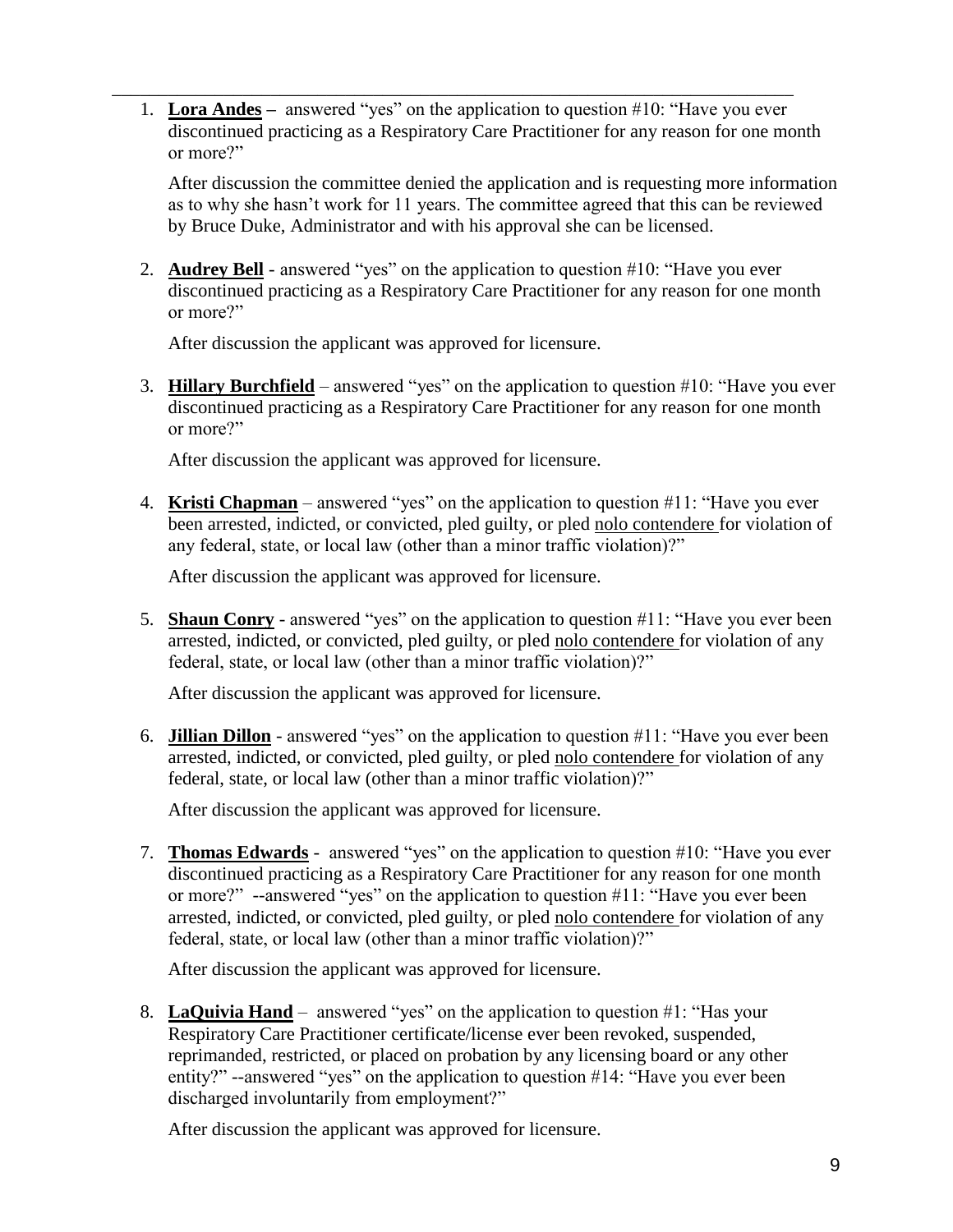9. **Saundra Harris** - answered "yes" on the application to question #11: "Have you ever been arrested, indicted, or convicted, pled guilty, or pled nolo contendere for violation of any federal, state, or local law (other than a minor traffic violation)?"

\_\_\_\_\_\_\_\_\_\_\_\_\_\_\_\_\_\_\_\_\_\_\_\_\_\_\_\_\_\_\_\_\_\_\_\_\_\_\_\_\_\_\_\_\_\_\_\_\_\_\_\_\_\_\_\_\_\_\_\_\_\_\_\_\_\_\_\_\_\_\_\_\_

After discussion the applicant was approved for licensure.

10. **David Humphrey** – answered "yes" on the application to question #11: "Have you ever been arrested, indicted, or convicted, pled guilty, or pled nolo contendere for violation of any federal, state, or local law (other than a minor traffic violation)?"

After discussion the applicant was approved for licensure.

11. **Courtney Mullins** - answered "yes" on the application to question #10: "Have you ever discontinued practicing as a Respiratory Care Practitioner for any reason for one month or more?"

After discussion the applicant was approved for licensure.

12. **Tracy Nichols** - answered "yes" on the application to question #10: "Have you ever discontinued practicing as a Respiratory Care Practitioner for any reason for one month or more?"

After discussion the applicant was approved for licensure.

13. **Maureen O'Brien** - answered "yes" on the application to question #10: "Have you ever discontinued practicing as a Respiratory Care Practitioner for any reason for one month or more?"

After discussion the applicant was approved for licensure.

14. **Catherine Sapp** - answered "yes" on the application to question #11: "Have you ever been arrested, indicted, or convicted, pled guilty, or pled nolo contendere for violation of any federal, state, or local law (other than a minor traffic violation)?"

After discussion the applicant was approved for licensure.

15. **Michael Scott** - answered "yes" on the application to question #11: "Have you ever been arrested, indicted, or convicted, pled guilty, or pled nolo contendere for violation of any federal, state, or local law (other than a minor traffic violation)?"

After discussion the applicant was approved for licensure.

16. **Ruline Scott** - answered "yes" on the application to question #10: "Have you ever discontinued practicing as a Respiratory Care Practitioner for any reason for one month or more?"

After discussion the applicant was approved for licensure.

17. **John Straser** - answered "yes" on the application to question #10: "Have you ever discontinued practicing as a Respiratory Care Practitioner for any reason for one month or more?"

After discussion the applicant was approved for licensure.